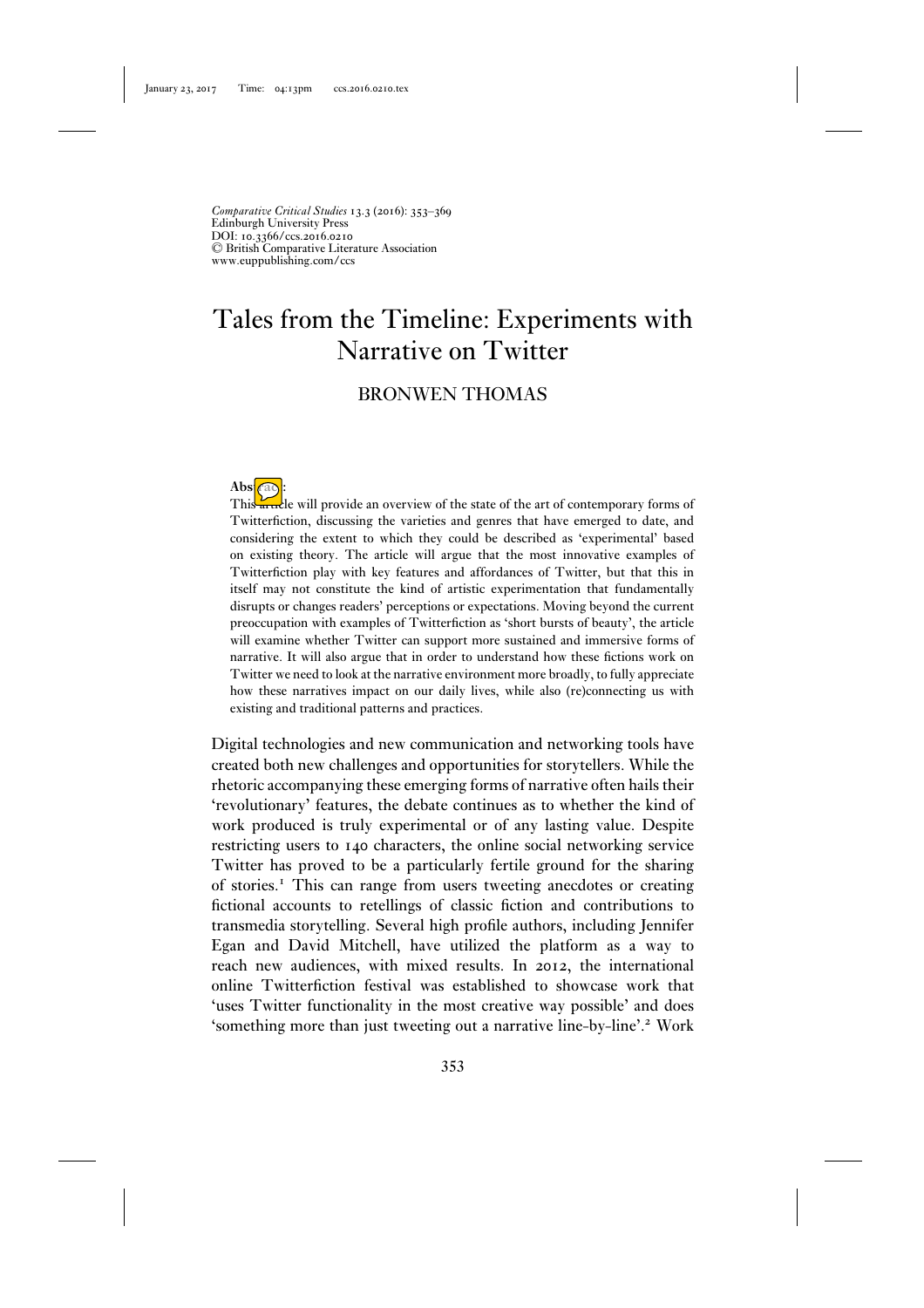produced so far has included stories told from the perspective of a dog and an unborn baby, stories composed entirely of dialogue, and stories improvised in response to suggestions tweeted by readers.

This article will take a 'bottom-up'<sup>3</sup> approach to the analysis of Twitterfiction, seeking to arrive at an understanding of some of the distinctive features of this kind of writing by focusing on specific examples, rather than attempting to define the form or offer a typology.<sup>4</sup> It will begin by outlining some of the key affordances of Twitter before going on to examine the state of the art, discussing the varieties and genres of Twitterfiction that have emerged to date, and considering the extent to which they could be described as 'experimental' based on existing theory. The article will argue that the most innovative examples of Twitterfiction play with key features and affordances of Twitter, but that this in itself may not constitute the kind of artistic experimentation that fundamentally disrupts or changes readers' perceptions or expectations. Moving beyond the current preoccupation with examples of Twitterfiction as 'short bursts of beauty', $5$  the article will examine whether Twitter can support more sustained and immersive forms of narrative. It will also argue that in order to understand how these fictions work on Twitter we need to look at the narrative environment more broadly, as writers and artists<sup>6</sup> strive to explore the possibilities of narrative experiences that impacts on our daily lives, while also (re)connecting us with existing and traditional patterns and practices.

Twitter was founded in 2006 and has over 300 million active users communicating in over 35 languages. Its mission statement as of February 2016 is 'To give everyone the power to share ideas and information instantly, without barriers' while the importance of storytelling is signalled by the web page's banner, inviting users to 'tell your stories here'.7 In all its iterations, the emphasis is on 'real-time updates' and the present tense and directive speech acts feature heavily, drawing users in and inviting participation. Users have to sign up to the service and set up an account. They can then follow the accounts of other users and be followed in turn, and tweets posted by followers will appear in their timeline with the most recent tweets appearing first.<sup>8</sup> Various clients (e.g. TweetDeck, Twitterific) exist offering users different interfaces and facilities. Many users will not only rotate between these clients, but will also access tweets via different devices, making it difficult to generalize about the user experience and the makeup of individual timelines.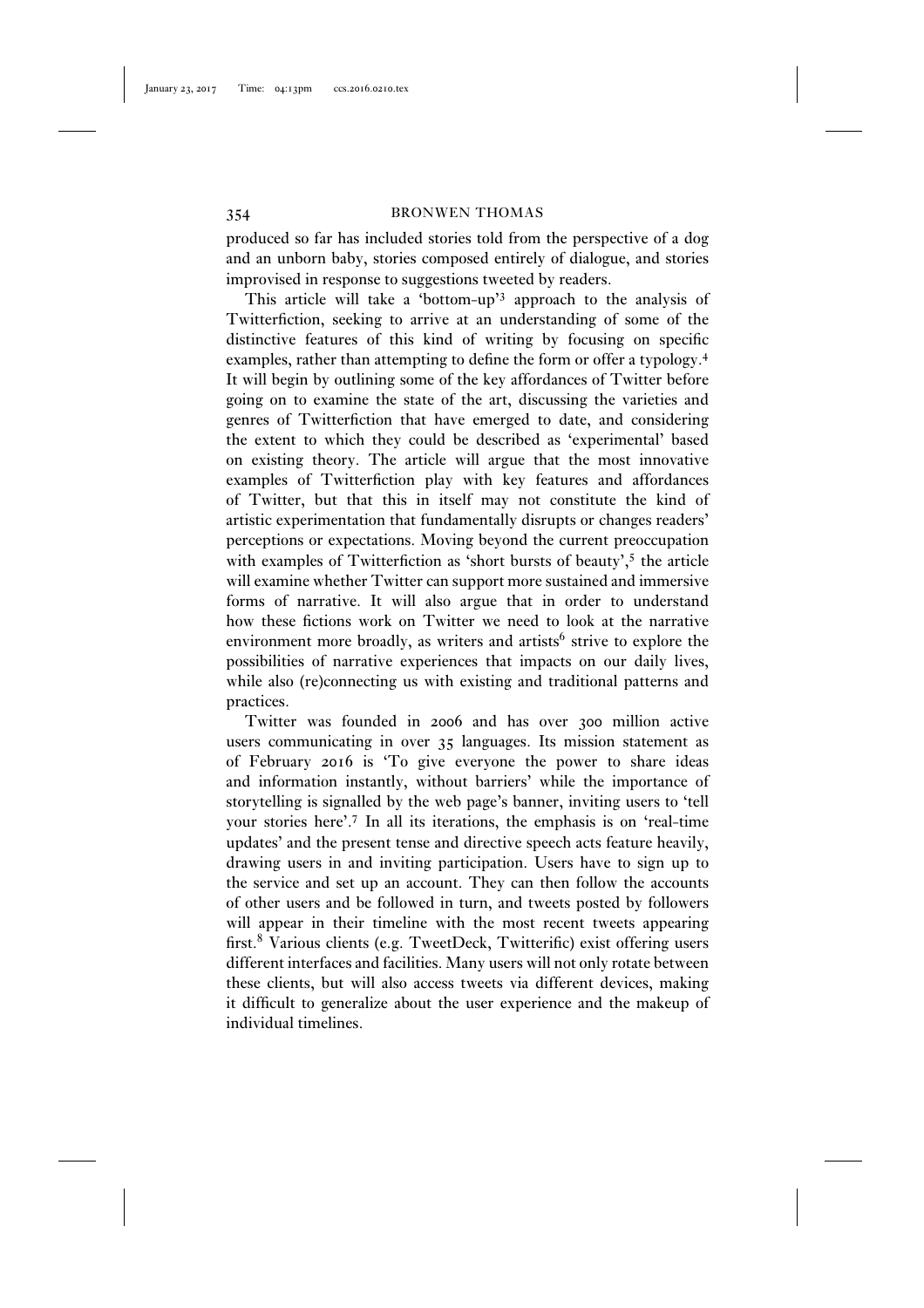Accessing Twitter usually means rejoining the timeline9 where the user last left off, but it is up to users whether they begin reading at that point or scroll up to the most recent tweet and work their way backwards. Users can like/favourite tweets and retweet posts to followers, allowing them both to manage content and contribute to its distribution. They can also do this by using hashtags<sup>10</sup> to start up conversations and create trending topics, or by replying to and quoting tweets. Though Twitter is mainly about sharing text, the facility exists to link to images and videos from within the 140 characters of the tweet. While tweets rapidly disappear from most users' busy timelines, they can be archived and retrieved by various means, or collated and preserved through screenshots and tools such as Storify.<sup>11</sup> In early 2016 rumoured changes to the service including removing the cap on the length of tweets resulted in an outcry from users, horrified at the prospect that many of the features people once found confusing and restrictive but which had now become affectionately familiar could soon disappear.<sup>12</sup>

While it is tempting to herald the 'Twittersphere' as bringing in a whole host of new and unique forms of social interaction, as critics of technological determinism remind us, the impact and influence of new communication tools has to be understood as resulting from and responding to a whole range of complex social, economic and political forces. To understand the phenomenon of Twitter, and its emergence as a platform for storytelling, we therefore need to consider the context that produced it, and the specific needs it seems to address. Writing of the impact of earlier technologies including the World Wide Web and email, Bolter claims that they 'facilitate a culture of temporary allegiances and changing cultural positions'.<sup>13</sup> Social networking and the culture of following and liking might be said to further exacerbate the shift towards temporary allegiances, while hashtags and Twitter 'storms'<sup>14</sup> demonstrate how rapidly stances and positions change. The need for constant updating and short bursts of information that Twitter more specifically caters to also arises from more deeply embedded and widespread changes to the way in which information is mediated and circulated, and the expectations users have that these can be seamlessly integrated into their everyday routines and activities.

Although Twitter may appear perplexing to non-users, uptake of the service has been rapid and widespread. Yet as Raymond Williams<sup>15</sup> points out in his critique of technological determinism, when new tools and platforms appear, users often subvert and stretch their intended purposes in ways that are unpredictable. While much of the early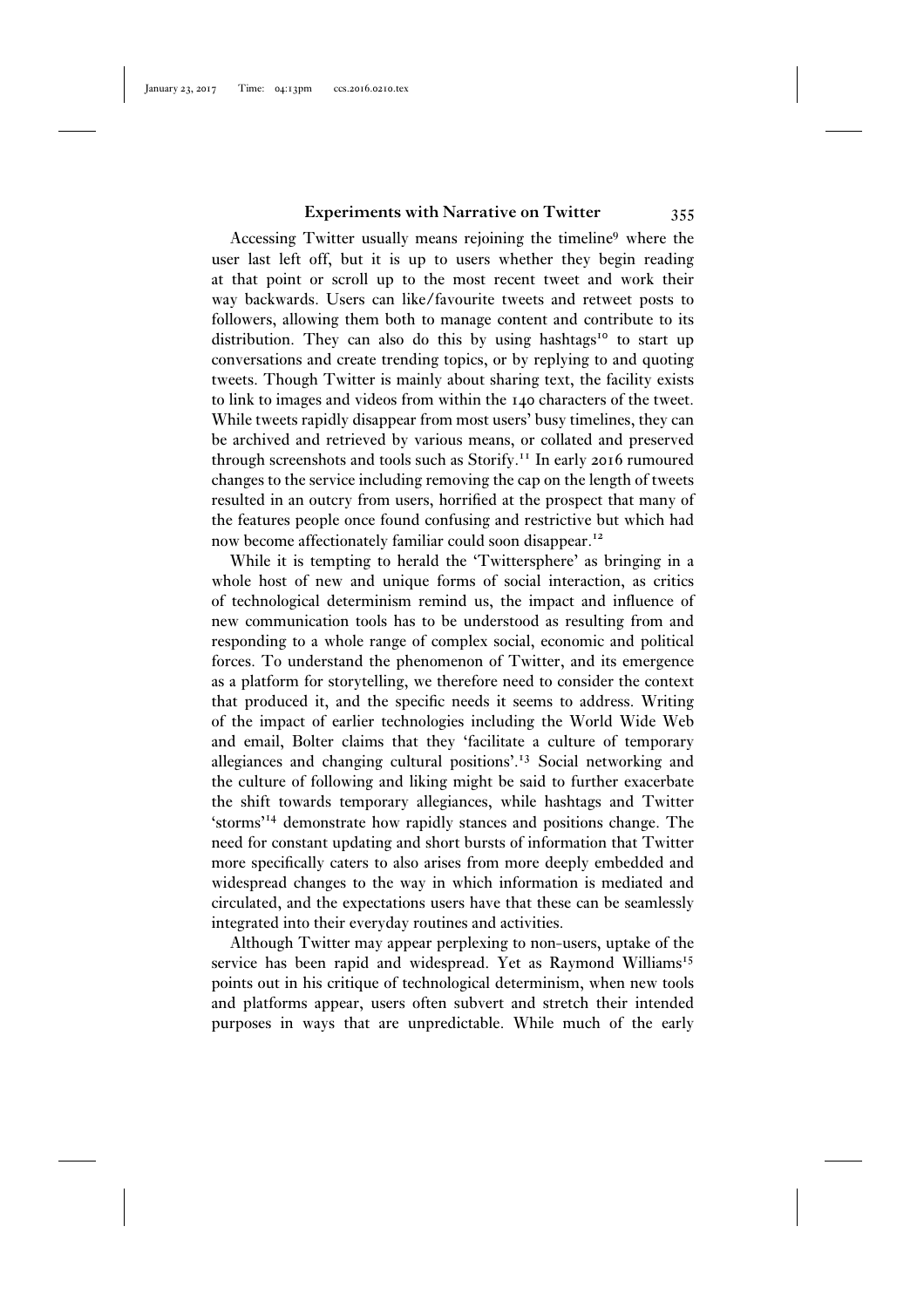excitement about Twitter concerned its facility for conveying breaking news, virtually from the outset it was put to more creative uses, particularly through the creation of spoof or parody accounts for real or fictional personages, but also through attempts to use the platform for the creation of suspenseful narratives. One of the earliest examples was New York Times journalist Matt Richtel's real-time thriller, the 'Twiller' which appeared in 2008, following the story of a man who wakes up with amnesia fearing he may be a murderer. Described by Richtel as 'an experiment in a new medium', he reported that the story confused many people, confessing that 'I don't know if the story will catch much attention, but, then again, it doesn't require much attention at all'.16 While it is tempting to characterize Twitterfiction as arising out of a culture of shrinking attention spans, Richtel's own narrative demonstrated that readers would return again and again to pick up the threads of a well-told tale, and that it could capture the attention of a wide range of users, including cultural commentators and critics.

However, it was rising to the challenge of telling a story within 140 characters that dominated early discussions of Twitterfiction. Antecedents for this kind of microfiction can be found in Japanese cellphone fiction (keitai shosetsu), the 100 word 'drabble' in fanfiction circles, and flashfiction, a form which has produced its own competitions, awards, and even its own 'National Day'.<sup>17</sup> In his study of contemporary forms of 'microfiction', Nelles reminds us that 'there have always been artists willing to risk the miniature' going back as far as ancient forms such as the parable and the fable.<sup>18</sup> Yet Twitter's seeming constraints appear to have provided added impetus for users to seek out ever more innovative workarounds and ways of standing out from the busy flow of information with which they have to compete.

Canadian author Arjun Basu has been composing 'twisters' (his term for short stories told on Twitter) since 2008, posting at least a tweet a day, usually featuring relationship mishaps affecting an unnamed 'he' and 'she' as in the following example:

He wears his success with a mixture of pride and self loathing. She sniffs the air and makes a face. I know, he sighs, stroking his billfold.<sup>19</sup>

With over 175,000 followers, Basu provides his readers with a daily 'fix' of these short tales based on set themes perfect for reading on the go. Followers know what to expect, but each twister offers just enough intrigue and ambiguity to stimulate the imagination. These selfcontained and portable stories can work across international time zones,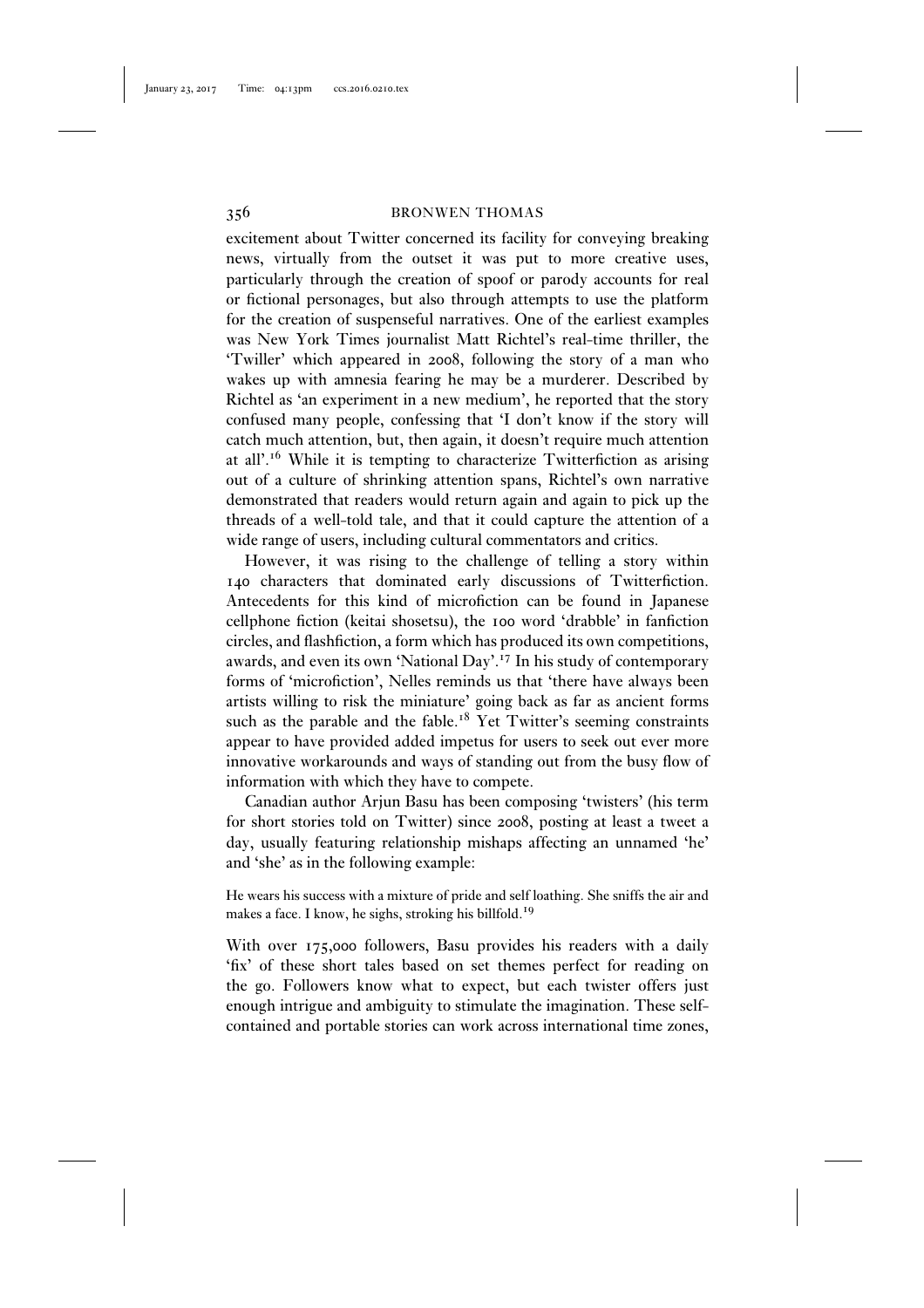and do not require that followers hold on to information from previous tweets, or even that they read all of the tweets, or read them in a set order.

One of the most prolific and long-standing of Twitterfiction exponents, Basu, like many Twitter authors, also enjoys a career as a novelist and short story writer offline. For many such writers, Twitter provides a platform for playful engagement with readers, helping to generate a strong following for their work. It can also be a means of eliciting feedback on works in progress, as in the case of British author David Mitchell whose Twitterfiction 'The Right Sort' paved the way for his next novel, *Slade House*, published a year later in 2015. This laying bare of the writing process, and the type of engagement it can establish with readers, represents just the kind of 'process-oriented' writing described by Bray et al in their study of experimental literature, whereby the writer 'invites us into the workshop to witness the experiment as it unfolds'.20 The authors distinguish this form of experimentation from other more familiar accounts, where experimentation is defined as raising fundamental questions about the nature of art, or as a radical reconstitution of language, technique or form. This focus on the process of production and reception is especially useful for new media writing and art where the transparency of the creative process is crucial to engaging audiences and readers.

Although Crouch argues that Twitter does have the potential for writing to engage in the kind of 'wild formal invention'<sup>21</sup> more closely associated with avant-garde experimentalism, genre fiction continues to proliferate, providing readers with recognizable patterns and conventions from Gothic horror (@veryshortstory) or science fiction (@jeffnoon). The focus in these fictions is often on action and outlandish or extreme events and, with the exception of Basu, there has been noticeably less emphasis on character development or relationships. A sense of familiarity and continuity is, however, provided by the fact that many of these stories are generated by a single author figure receptive to engaging in discussion with followers. Nevertheless, social networks such as Twitter are also associated with the idea of crowdsourcing and collaboration, so in some instances followers may be invited to participate in the telling of the tale. This could include tweeting stories using a shared hashtag suggesting a theme, event or genre for users to work with, for example the #seattlenoir project in 2013. Alternatively, individual users might take on the telling of part of an ongoing story for a competition or challenge, as in the Tim Burton-inspired #Burtonstory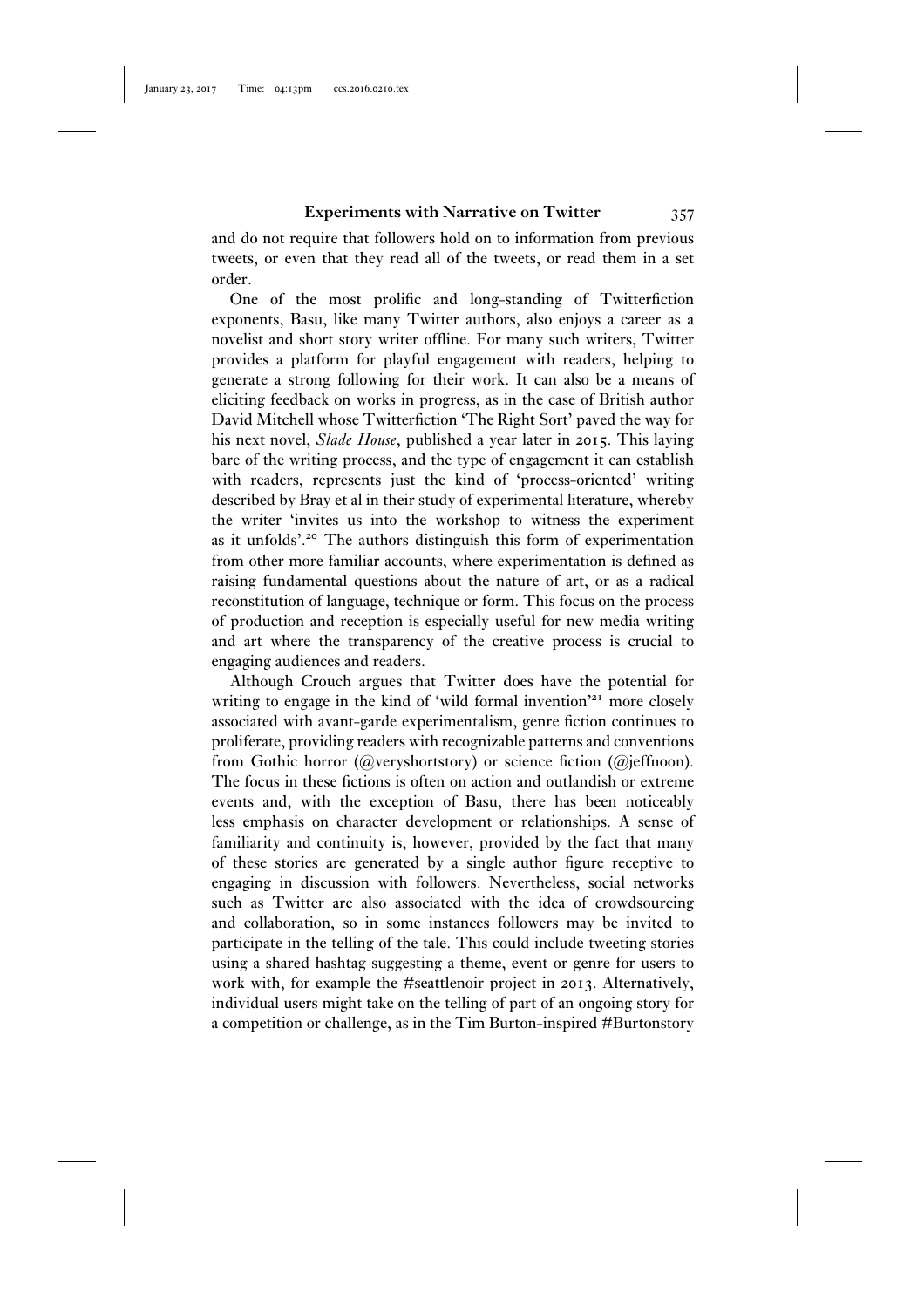from 2010, which featured the character of Stainboy familiar to fans of the film director's work.

Twitter is by no means unique in offering readers and audiences the opportunity to contribute to the creative process, as theorists of contemporary media's participatory cultures<sup> $22$ </sup> argue that the boundaries between producer and consumer, author and reader, are continually being redefined.<sup>23</sup> As Kirschenbaum puts it, today we are confronted with a 'landscape of authorship and reading that is no longer confined to simple geometries and lines of influence'.<sup>24</sup> Through the practices developed on social media and the World Wide Web, writing is increasingly seen not so much as a private activity but rather as something that is inherently dialogic and social, $25$  with the process of writing itself becoming the object of attention, laid bare for readers to comment on and help shape. Readers, likewise, become hunter gatherers<sup>26</sup> continually seeking out and sharing content, rather than waiting for that content to be served up to them. With services such as Twitter, the fact that users are regularly checking timelines and following hashtags makes participation in storytelling seem much more like a natural extension of the activities that draw users to the service in the first place.

With many of the examples discussed so far, experimentation is largely confined to the circumstances of the telling and to the ways in which users play with the medium specific affordances of Twitter. So, in other words, if we encountered these stories outside of Twitter they might not seem experimental at all. With their heavy reliance on familiar narrative structures and genre conventions, these stories seem to reproduce what Marie-Laure Ryan calls the familiar scripts of popular culture, rather than the militant anti-narrativity she associates with avant-garde experimentalism.<sup>27</sup> Even where interactivity and nonlinearity are introduced, this may be more game-like than radically experimental. For example, *A Dreadful Start* (@wnd\_go), created by British developer and production manager Terence Eden, brings the choose-your-own-adventure format to Twitter, offering readers some degree of interactivity as they make choices about the direction the narrative will take from within individual tweets. However, these choices are very limited and the plot and characters offer minimal development, so while the experiment does explore what can be done by linking multiple accounts and perhaps shows the potentiality for branching and interactivity, the novelty of the format soon wears off.

Twitter is perhaps better placed to recreate the radical aleatory experiments of the 'cut-up' technique made famous by William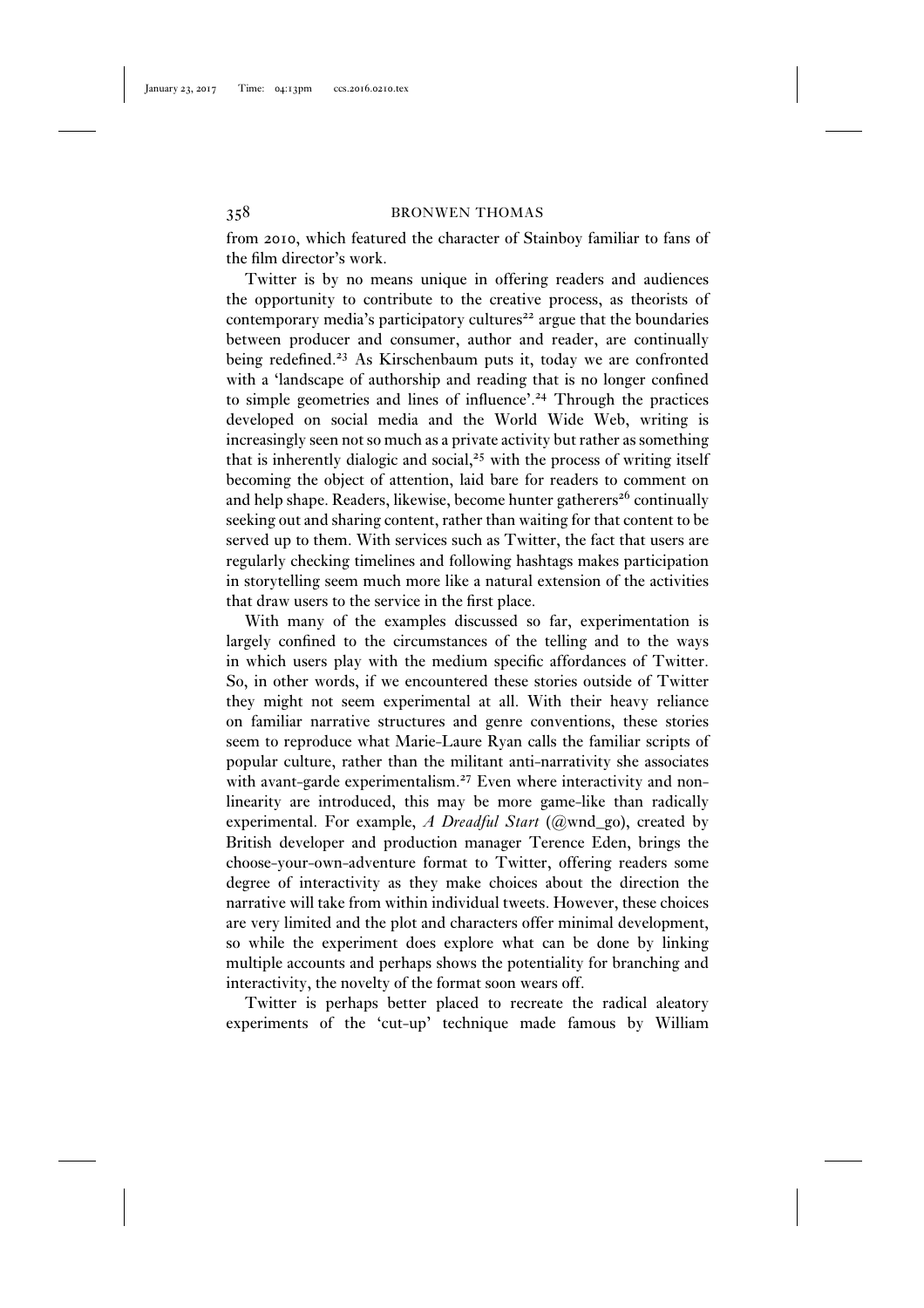Burroughs and others in the sixties, teasing readers with fragments that hold out the promise of some kind of meaningful connection, but also challenging the very idea that meaning can be predicted or consciously controlled. David Mitchell acknowledges that his attempt to write for Twitter was inspired by the Oulipo (Ouvroir de littérature potentielle*)* movement in France in the sixties and its explorations of the 'potential' of literary writing working against the constraints of language and form.<sup>28</sup> Meanwhile Twitter's infiltration by various kinds of 'bots' producing automated posts to promote products or services has inspired more creative plays on the random and the surreal. @MagicRealismBot tweets stories every two hours inspired by Borges' 'hyperteleological' creations, where an underlying structure or principle is repeated and exaggerated ad absurdum.<sup>29</sup> @MagicRealismBot has clearly been crafted by a writer (Australian-based digital author and academic Chris Rodley) who knows the genre intimately, but it is the ambiguity about the extent to which the resulting tweets are random or cleverly contrived that provides part of the pleasure of following the account:

An alchemist searches for a pair of spectacles which lets him see every grand piano on earth.

A stone-hearted poet spends 38 years writing a notebook about Minotaurs.

With its mix of fantastical and real settings, and its repetition of grammatical structures, @MagicRealismBot plays with the idea of variations on a theme in a way that is not too distant from the twisters of Arjun Basu, but with a nod to the knowing reader familiar with the genre and its political and cultural landscapes, and with more of an emphasis on the surreal and the illogical.

Also utilising automated feeds, @UlyssesReader and @finnegansreader offer line by line 'readings' of Joyce's novels on an endlessly repeated loop. Run by Finnish software architect and android developer Timo Koola, the exercise somehow succeeds in providing readers with 'footholds up [the] sheer face'<sup>30</sup> of experimental writing which has routinely been described as difficult if not unreadable. The retellings primarily work by allowing readers to enjoy the works in fragments, savouring in particular their linguistic and typographical play as single words or even punctuation marks are foregrounded. This suggests that Twitter can work as a platform for celebrating linguistic and formal experimentation and play, freeing readers up to appreciate and enjoy that experimentation without being weighed down by the prospect of attempting to conquer the 'sheer face' of a literary behemoth. However,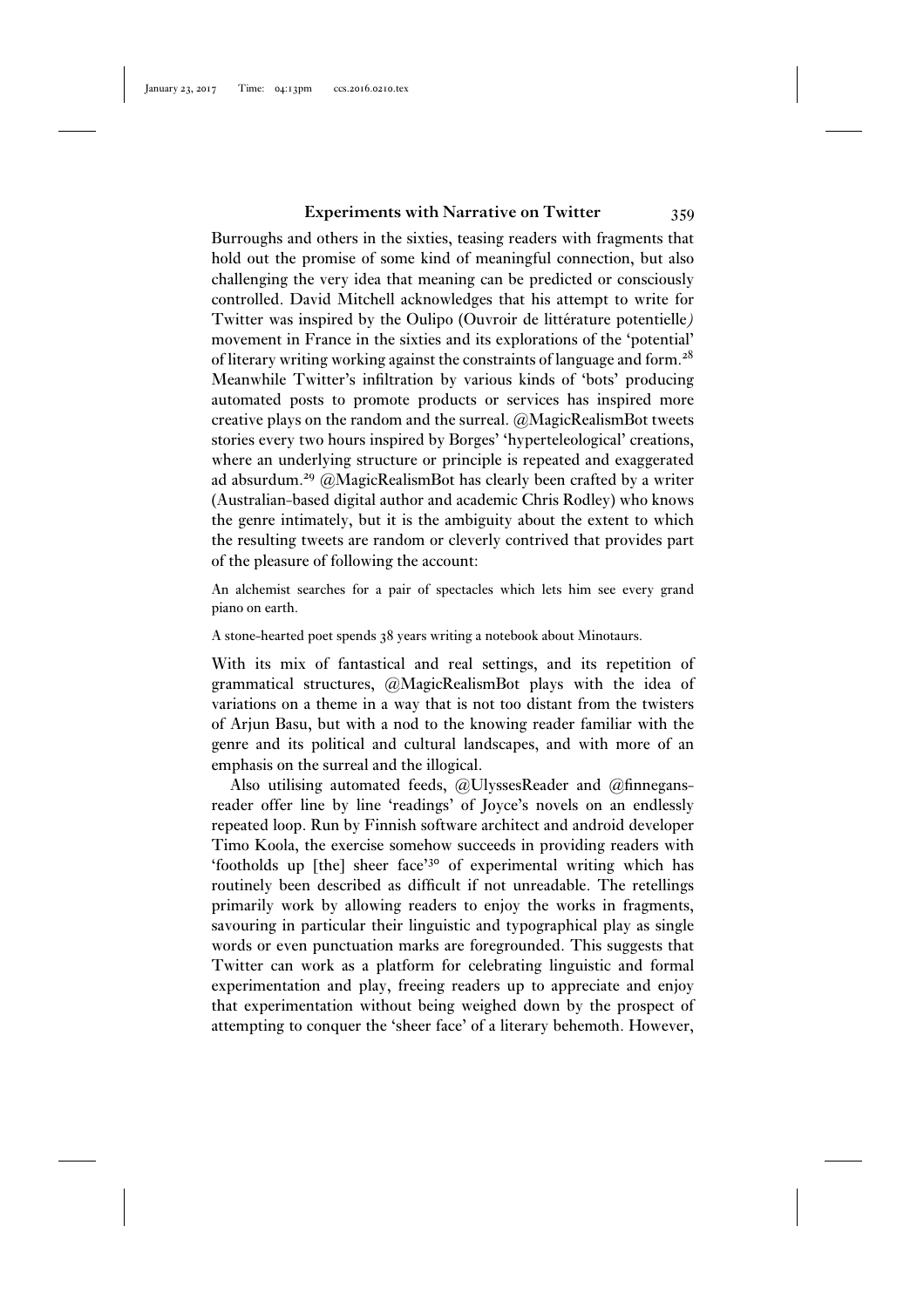they also allow for a more sequential and cumulative reading, with all the sense of anticipation, immersion and the building of the narrative that novelistic writing can provide.

With these automated accounts, the design and delivery of the user experience is down to coding and algorithms, rather than creative choices made by (human) authors. Nevertheless, writers of Twitterfiction frequently talk about the challenge of planning and curating the reading paths of users, even while they recognize that controlling how their stories are accessed and consumed is especially problematic.<sup>31</sup> Much of the excitement about Twitterfiction concerns the seeming freedoms and control it offers users, particularly as regards providing followers with a social environment in which their journey through a narrative can be easily shared. Twitter has long been recognized as a way for television audiences to share 'watercooler' moments, particularly regarding news and sporting events, or dramatic high points in serial narratives. But users also turn to Twitter to share their experiences of reading literary texts: inspired by the 2016 BBC adaptation of *War and Peace,* the hashtag #mytolstory allowed those attempting to read or re-read Tolstoy's novel to compare their progress. Following any narrative on Twitter allows users to easily see the reactions of others, or simply note how many retweets or likes a particular tweet has received. As a result of such a visible and public collective response, a strong sense of momentum and community can build amongst users, particularly where the narrative that brings them together unfolds over a period of weeks or even years.

After a discussion we had one day about cellphone stories and the rise of social media, my university colleague Chindu Sreedharan took it upon himself to set out to retell the Indian epic the Mahabarata, taking 1605 days to complete the story. Drawing its inspiration from Prem Panicker's recounting of events from the perspective of Bhima, 32 @epicretold gathered a following of over 3000 users. However, the pressure of scheduling the writing and meeting the demands of his readers for constant updates proved difficult for the author. The long periods of inactivity that punctuated the telling were compensated, according to Sreedharan,<sup>33</sup> by tried and tested techniques designed to retain the reader's interest, including cliffhangers and flashforwards or foreshadowing of events yet to happen. For example, at the end of Episode 11, 'The Lost Quest', a mysterious girl is referred to, and the episode ends with a dilemma for the hero:

And now, another night after, here I am still, unable to forget the girl I had seen. Still unsure whether to pursue her or move on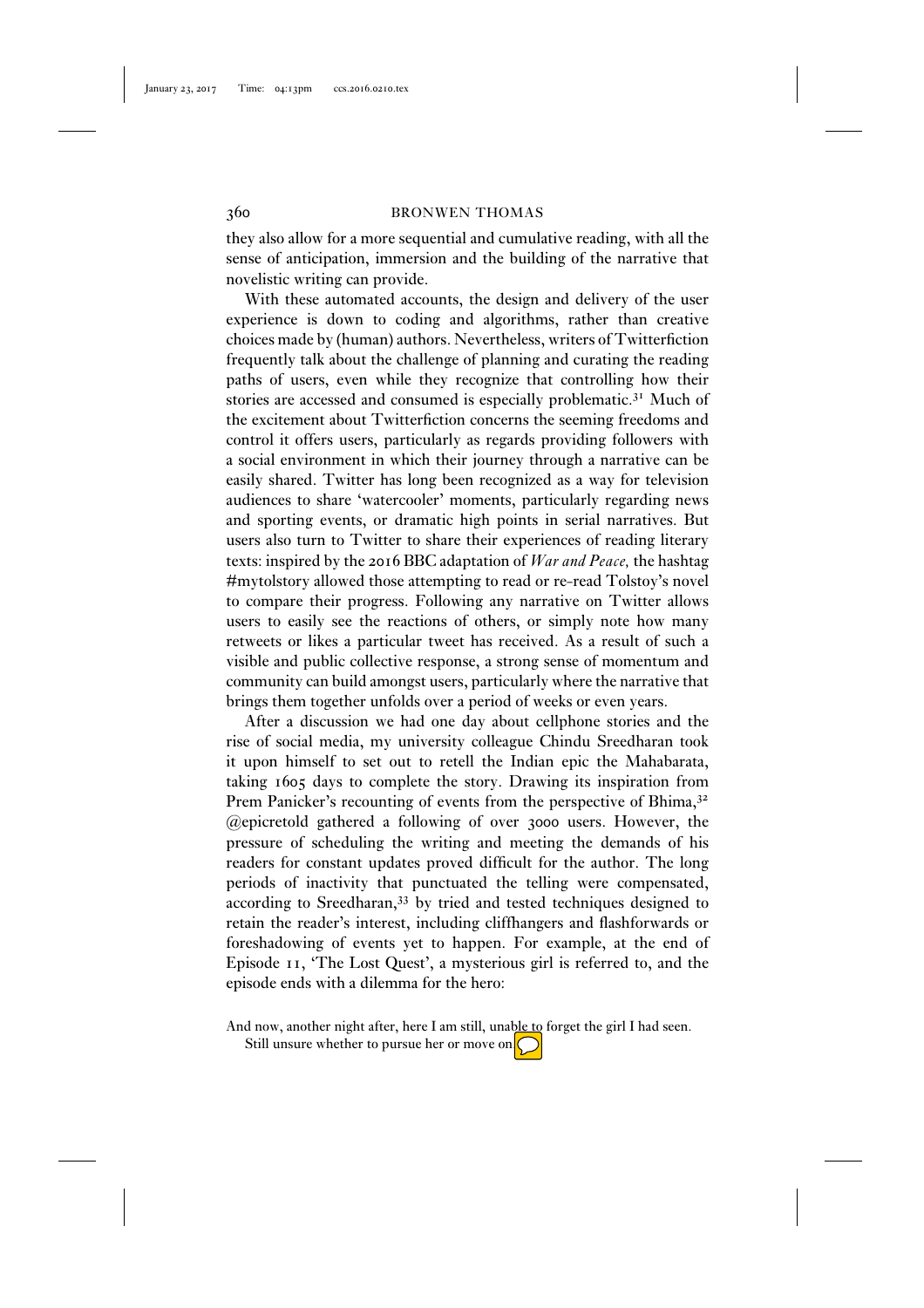The storyline is picked up in the next tweet, which begins a new episode ('The Other Hidimbi'). Over the course of the retelling the author maintained a constant dialogue with his followers, and provided access to the tweets via his website so that latecomers could catch up with the story and read the tweets chronologically. As a former journalist interested in how Twitter could be used for breaking news, Sreedharan was able to inject a sense of suspense and even urgency into the retelling by manipulating the affordances of the service. As well as providing an illustration of how serialization can work on Twitter, @epicretold is also fascinating because it manages to recreate some of the features of oral tellings and retellings of the tales, especially through its conversational and digressive style, the episodic structure and the interaction between the storyteller and his audience. Therefore, while @epicretold was undoubtedly an experiment, and a challenge for both author and readers, it relied heavily on traditional storytelling and journalistic techniques. After the experiment had ended on Twitter, @epicretold was published in book form (*Epic Retold*) by Random House, helping to consolidate the idea of the fiction as a discrete text, and its author as the creative source. Nevertheless, reproducing the fiction in print proved just as much an experiment as the initial project, with the absence of so many of the defining characteristics of Twitter, not to mention the voices of the followers, significantly reducing its effectiveness in handling the specific affordances of the medium.

The social and 'live' aspects of Twitter as a storytelling environment provide new opportunities for tracking how stories unfold, and how readers respond to narratives told in real time. It also raises many issues to do with who controls the narrative, and suggests that reception may be much more complex and multi-layered than is the case with accounts of the experience of reading which have tended to characterise it as one of absorbing discrete texts undistracted. The possibility of linking outwards to other content, and the creation of multiple connected accounts further allow for the creation of a sense of a 'multidimensional realtime'<sup>34</sup> of a rich and involving kind. In her account of distributed narratives where storytelling is dispersed across time, space and media, Walker remarks on how these narratives have the potential to 'cross over into our daily lives'.<sup>35</sup> As narrative tweets appear in our timelines alongside all the other news and chatter that fills the Twittersphere, the effect can often be jarring, much as in instances of metalepsis or 'breaking the frame' in print fiction, where the reader is accosted by a character or voice from the fictional world who intrudes into their sense of reality. However, as well as having the potential to shock or terrify, the effect can also be highly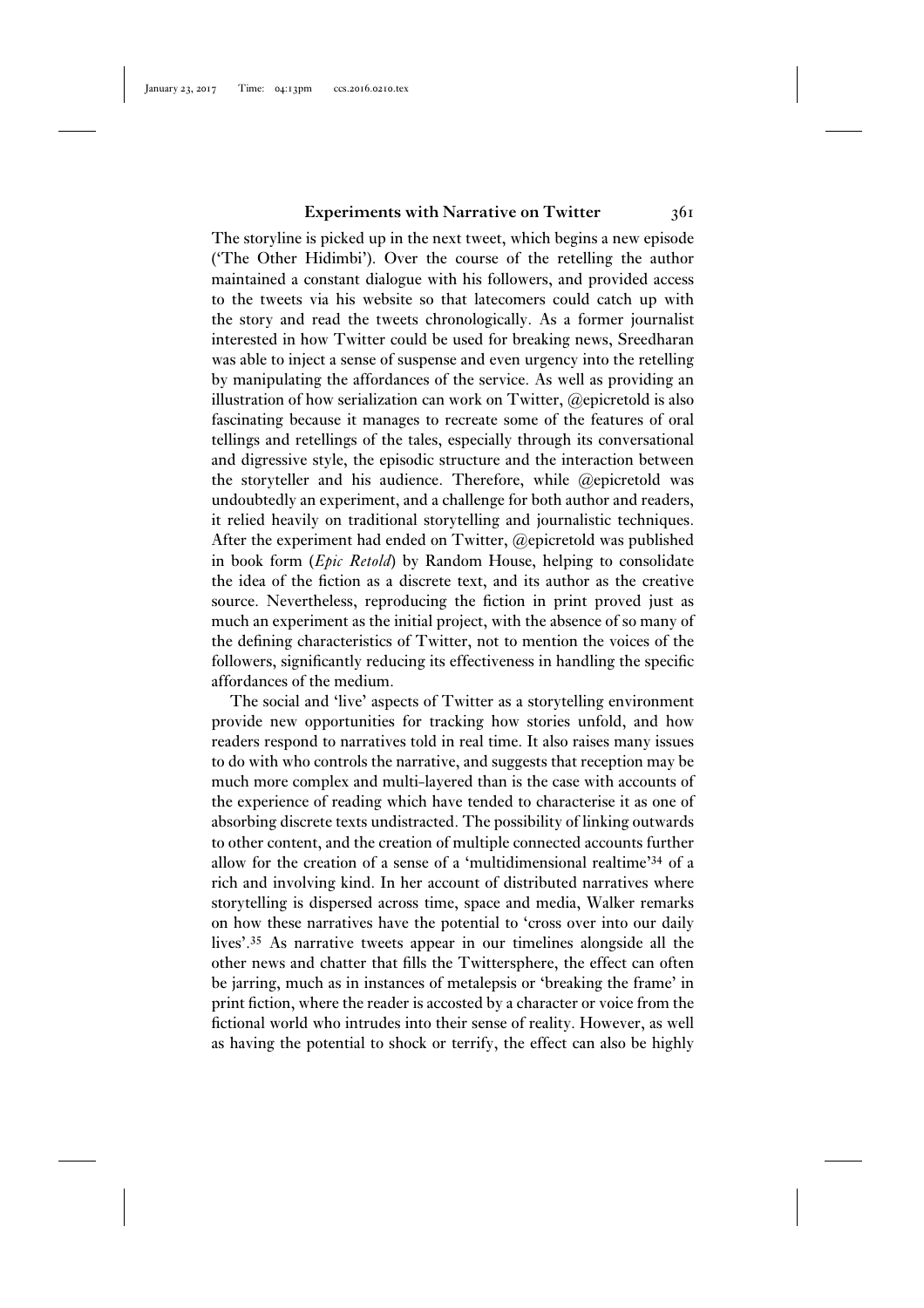exhilarating and thrilling, creating for users the sense that they are part of a story whose outcomes may be unpredictable or improvised according to how circumstances unfold. The experience being offered to followers is thus imbued with a 'strong sense of potentiality,'<sup>36</sup> gathering momentum as more and more followers join, and bringing them back time and time again to see how things turn out.

Margolin<sup>37</sup> has argued that contemporary culture is characterized by a preference for stories that relate not what has happened, but what is happening, and that place the emphasis on telling the story 'as you live'. This is nowhere more evident than on Twitter with its constant reiteration of the need to update in 'real time'. Meanwhile, John Fiske's concept of 'nowness' in television has been extended to the analysis of cross-platform viewing and fan cultures in the digital age as well as to social media.<sup>38</sup> In his account of the 'nowness' of television, Fiske<sup>39</sup> argues that the phenomenon is not confined to live programming, but is something that can accrue over time for viewers who return to the same locations and characters over periods of months and years, leading to a kind of engagement and affective bond that can be powerful. Retellings of familiar tales such as @epicretold can therefore recreate a sense of 'nowness' for its followers, while Twitter is also able to stage storytelling events that offer users something much closer to a 'live' experience.

Like other narratives designed for mobile and cross-platform consumption, with Twitterfiction 'the distinctions drawn between inside the story and outside the story take on a new kind of fluidity'.<sup>40</sup> Twitter narratives often blur the boundaries between the real and the fictional, both to offer social commentary on news or political events, and to engender in readers the feeling that the need to keep up with the story and that their participation is not just desired but necessary. Twitter has proved to be a successful platform for revisiting historical events, for example drawing on letters or diary entries from historical figures (@samuelpepys). In addition, projects such as @TitanicRealTime and @RealTimeWWII use the discourse of live commentary to invite followers to experience historical events as if for the first time, and to see themselves as participants or witnesses rather than detached observers. For Crouch, it is work that 'embraces the quotidian nature of Twitter and its movements in real time'<sup>41</sup> that is likely to prove the most innovative, and what these historical examples suggest is that readers are fully prepared to suspend disbelief so that they can involve themselves in the dailiness and nowness of events from the past.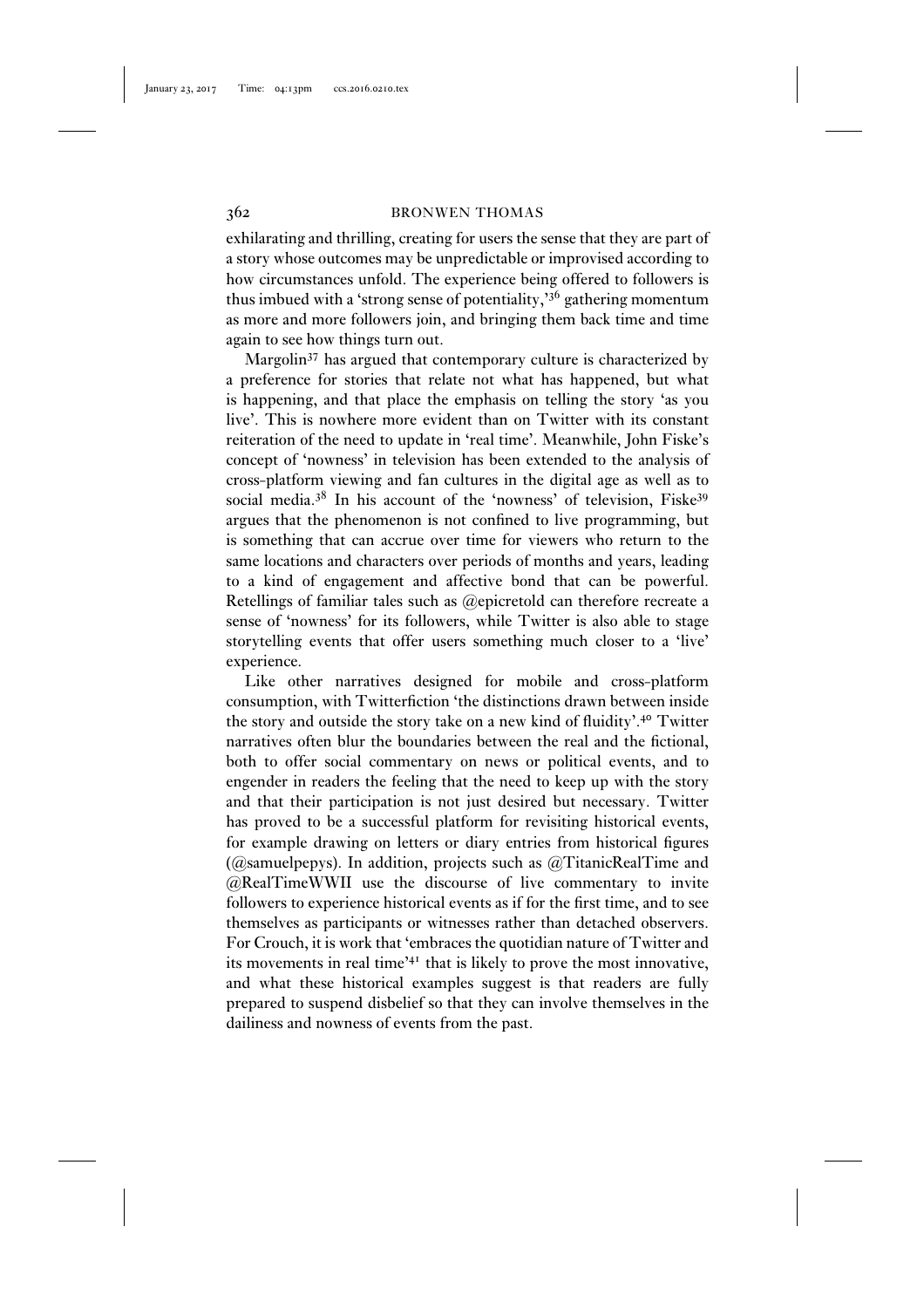Nigerian-American writer, journalist and photographer Teju Cole has become one of the most celebrated of Twitter writers through his experiments with creative nonfiction and his incisive commentaries on the social and political issues of the day. Between 2011 and 2013, Cole developed his own distinctive form of Twitterfiction, the 'small fate', based on the French literary *fait divers*, which he translates as 'news of the weird'.<sup>42</sup> Cole defines the form as featuring 'an event, usually of a grim nature, animated sometimes, but not always, by a certain irony'. On his website, Cole cites the following example, in which he used real life crime stories from Nigerian newspapers as his inspiration:

'Nobody shot anybody,' the Abuja police spokesman confirmed, after the driver Stephen, 35, shot by Abuja police, almost died.<sup>43</sup>

Cole has been quoted as saying that what first attracted him to Twitter was his realization that 'That's where the people are, so bring the literature to them right where they are',<sup>44</sup> and he exploits Twitter's ability to allow him to 'put something into people's day'<sup>45</sup> to draw attention to events and perspectives that may be discomfiting. For instance, in 'Seven short stories about drones', published on Twitter in 2013, he inserts news of the devastating consequences of drone strikes into a series of tweets featuring the opening lines from landmark literary texts such as Woolf's *Mrs Dalloway* and Achebe's *Things Fall Apart*.

In the best traditions of experimental writing, Cole's work is difficult to categorize. His most experimental work to date is 'Hafiz', a story recounted via thirty-one retweets from thirty-one different Twitter accounts of a man found lying on the ground in the street. 'Hafiz' is framed by the perspective of an unnamed first person narrator's meditative reflections on the event, but interspersed with the reactions of various passers-by.<sup>46</sup> Cole describes the decision to tell the story via retweets as 'an occasion for grace, for doing something unusual together',47 drawing attention to the phenomenon of retweeting and 'how you can make someone else present in your timeline' while also creating a collaborative storytelling situation capable of being experienced in many different ways by users. The story can be accessed in its entirety as orchestrated by Cole on his Twitter feed, and repetition and echoing help to create a strong choral effect. Nevertheless, followers of the individual real-life accounts of the retweeters might only ever encounter single tweets and perspectives, providing multiple points of entry for readers, and facilitating the kind of distributed narrative experience discussed earlier.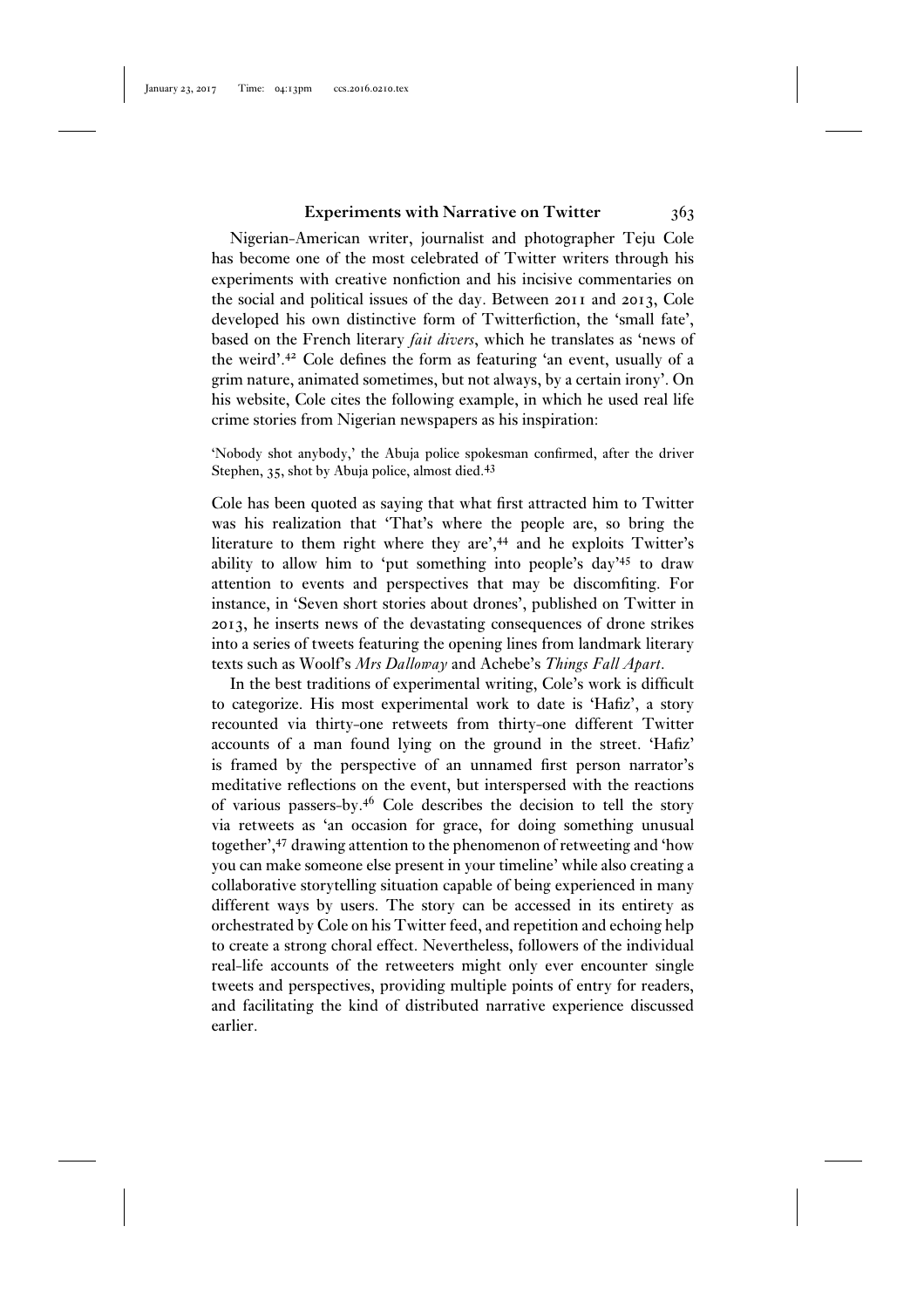Many of the examples of Twitterfiction discussed so far connect outwards, whether that is to a pre-existing text, an author's website, or other networks and sharing services such as Instagram or YouTube. This adds again to the sense of narrative as something that is distributed across platforms and networks, and as something that readers and followers can participate in by distributing to their networks. In particular, Twitter has become an important platform for transmedia storytelling, defined by Jenkins a 'process where integral elements of a fiction get dispersed systematically across multiple delivery channels' and where 'each medium makes its own unique contribution to the story'.<sup>48</sup> In his study of the Twitter feed for the launch of role-playing videogame *Mass Effect 3*, Holmes argues that the story arc, produced in real time 'as if' the story were taking place in the real world, relied on the fact that Twitter was 'enmeshed with the everyday stream of other writing and reading' that entered into the real world of the reader.<sup>49</sup> According to Holmes, it is the fact that readers experience events 'as if' real that motivates them to participate by creating supplemental stories as well as interacting with other readers.

As in the example of *Mass Effect 3* and many other transmedia franchises, Twitter provides a point of entry for users, but is not necessarily central to the creation of the storyworld. However, in some cases, the narrative is more clearly designed around Twitter, such that once the experience unfolding in real time is over, it cannot fully be recovered or recreated. Screenwriter Kristi Barnett's 'Twitter movie', Hurst, won the People's Choice award at the New Media Writing Prize<sup>50</sup> in 2012. Combining pre-filmed video footage and photographs with a scripted narrative unfolding over Twitter, the project invited followers to share Karen Barley's perspective as she and her boyfriend are drawn in to increasingly bizarre and terrifying events over a three-week period. Karen's increasing bewilderment is effectively conveyed by the frantic tweets, seemingly composed in a hurry and reaching out to followers for help and advice:

#### Hello? WHERE'S MY BOYFRIEND Can anbyone see this? I can't use my phoen I mean no one is answering; why aren';t they answeinhg

Followers stumbling across the account could easily assume reading the above tweet that 'Karen' was actually in peril, especially as she provides followers with updates of her whereabouts, using services such as foursquare to link to GIS data. To add to the 'reality effect' Karen's tweets continually provide a context and rationale for her reliance on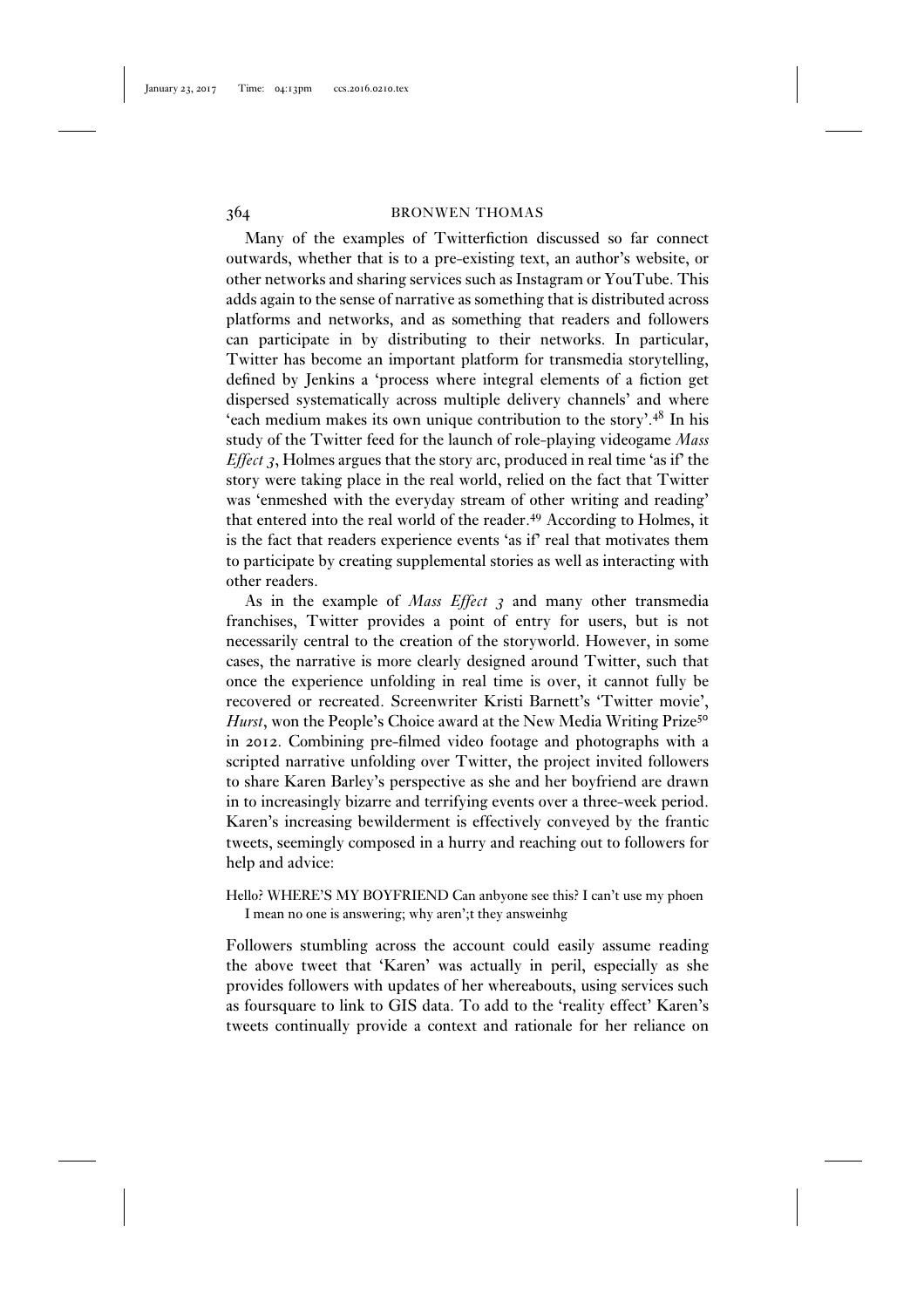Twitter to communicate her situation to the wider world. As well as news that her 'phoen' isn't working she tells us that she is going to 'keep tweeting to calm me down so I don't freak out again'. Karen's character is developed over the course of the tweets, providing us with information about her boss and her dead parents and using the kind of language and paralanguage (emoticons, acronyms etc) we might expect from a young woman conversant with social media and used to providing constant updates about her situation and state of mind.

*Hurst* is an example of a trend in new media narratives towards timebound narrative experiences which rely on participation from users as they are caught up in events as they unfold, aware that those events are only 'as if' real, but wanting the experience to be as thrilling and involving as possible.51 In the case of *Hurst*, for example, the credit sequence and web page hosting the trailer for the project clearly frame the events as a fiction that has been produced and put together for our entertainment. But followers' reactions to Karen's story on Twitter perpetuate the illusion that all of this is really happening. In the following examples, emoticons and punctuation help convey the users' affective response to Karen's situation, while they also address her directly and offer her advice as to how to save herself:

#### WTF??? i'd be seriously considering packing a bag and getting the f\*\*k out of Dodge if i were you! :O

I told you that you should have gone into the woods to look for him.

This demonstrates Walter's<sup>52</sup> contention that the networked reading experience is one in which the comments posted by readers are intrinsic not peripheral elements, often explicitly curated and moderated by authors who recognize the contribution they make. It also offers us an example of a narrative experience where users are not only followers of the story, but are in turn followed by that story, as the constant updates and reactions to events become embedded in the routines of their mediated lives.

With these kinds of cross-platform, improvisatory and immersive narratives, the staging of the user experience and the role of the user as a potential performer make it difficult to define where the boundaries might lie between narrative and drama, authors and directors and readers and performers. Experimentation is thus much more about exploring these liminal spaces and providing followers with the experience of 'nowness' than about creating a fictional text or artefact that can be revisited or stored, making it difficult for such work to receive close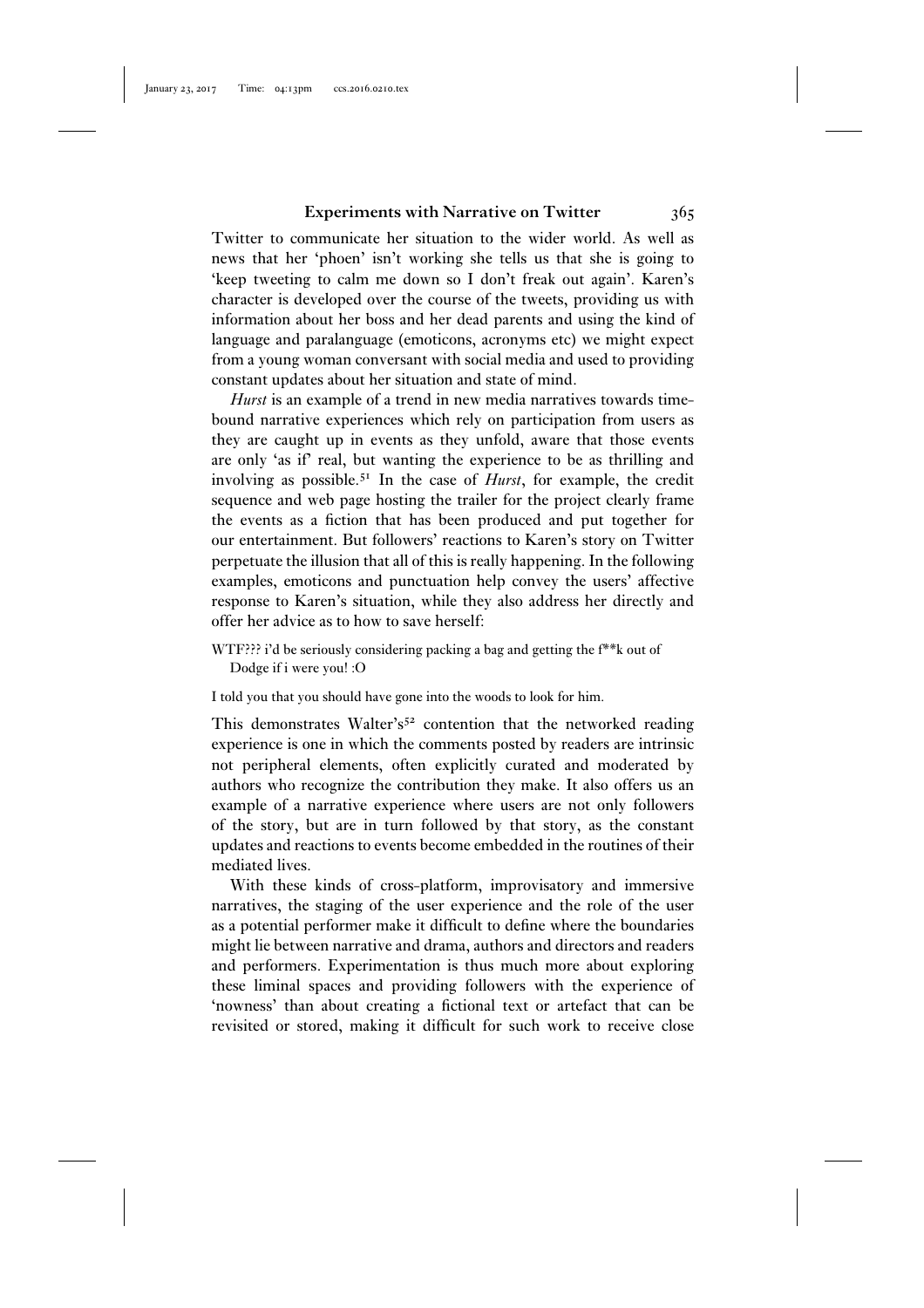critical attention after the event. The establishment of the Twitterfiction festival is significant in terms of foregrounding and consolidating some of the experiments that are taking place, as well as providing a kind of validation and helping to raise the profile of the new and emerging forms being developed. The idea of the festival also helps to connect Twitterfiction with established literary and artistic prizes and events, where innovation may be recognized but where connection with tradition and history may also be important. However, as this article has demonstrated, the relationship between writers and their readers as we understand it from print fiction is fundamentally challenged and disrupted in all sorts of ways on Twitter.

With digital narratives such as those found on Twitter it can be all too easy to confuse works that experiment with the affordances of a medium with experimentation that somehow fundamentally challenges or disrupts existing artistic practices. It can also be tempting to reserve the label 'experimental' purely for those works that consciously align themselves with the avant garde, while characterising participatory cultural spaces as being more about reproducing or rebooting popular genres and scripts. I hope to have demonstrated in this article that Twitter provides a rich platform for storytelling, going far beyond the challenges of telling a discrete story in 140 characters, to include explorations of the boundaries between fiction and reality, past and present, live storytelling and retelling. It remains to be seen whether the examples discussed here, and Twitter as it currently exists, will survive beyond the present moment. But I hope to have shown that these 'timeline tales' do provide interesting perspectives on our hunger for stories, as we seek out new ways of immersing ourselves in narrative worlds that unfold across time and space and are increasingly invited to participate in the processes by which those worlds are constructed, maintained and shared.

Many thanks to Chindu Sreedharan, Arjun Basu, Kristi Barnett and Chris Rodley for permission to quote tweets. Selected examples from the work of Teju Cole have been taken from his website.

#### NOTES

1 Drama and poetry also flourishes on Twitter. @lemnsissay regularly tweets short poems to his followers. In 2010 the Royal Shakespeare Company participated in an improvised real time Twitter drama based on *Romeo and Juliet* called Such Tweet Sorrow.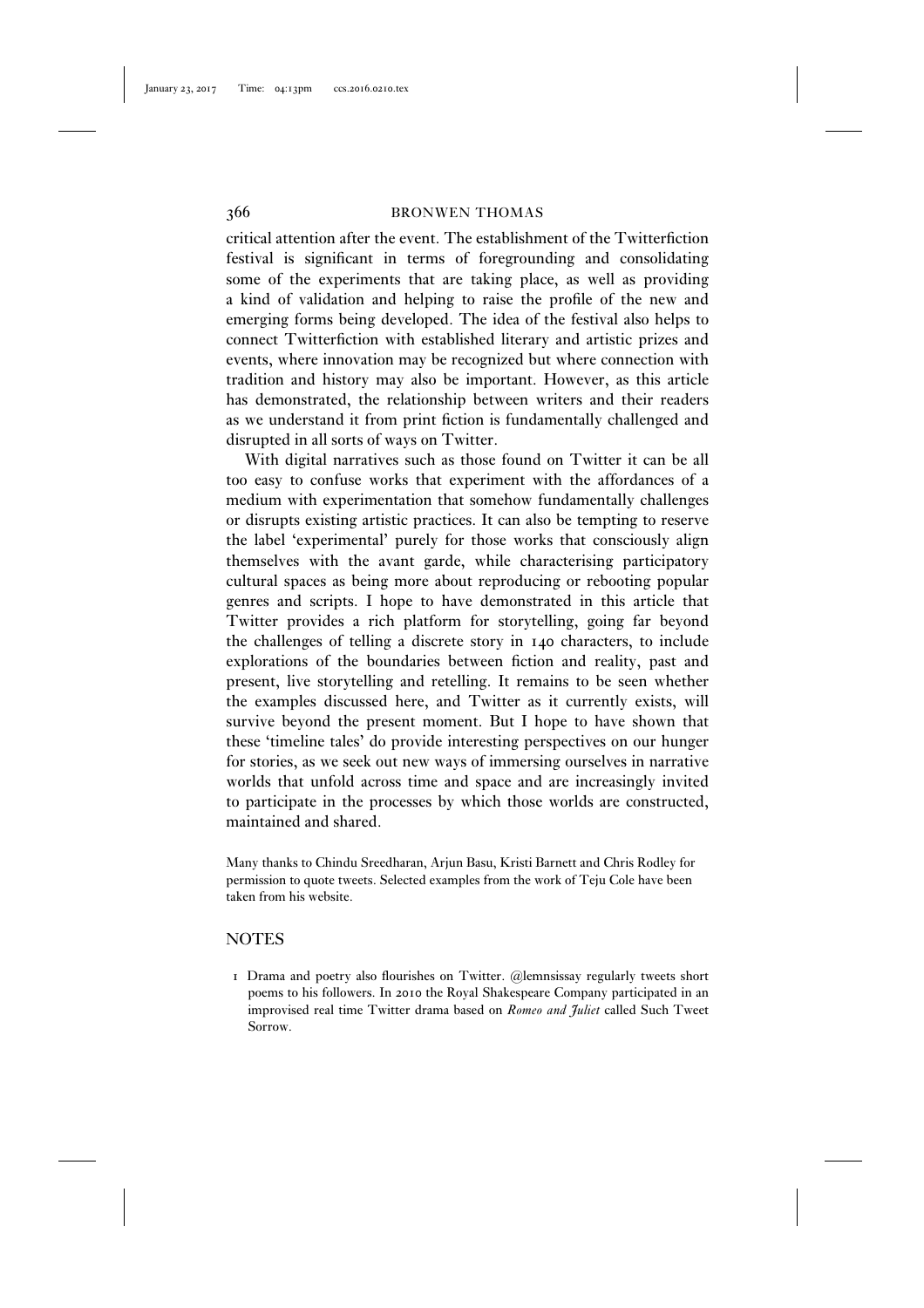- 2 www.twitterfictionfestival.com
- 3 The 'bottom up' approach is one widely adopted in studies of digital fiction and new media narrative. See for example Alice Bell, Astrid Ensslin, David Ciccoricco, Hans Rustad, Jess Lacetti and Jessica Pressman's 'A [S]creed for Digital Fiction', *electronic book review,* 2010 < http://www.electronicbookreview.com/thread/electropoetics/ DFINative  $>$  [accessed 25/5/16]
- 4 Bryan Alexander categorizes Twitter storytelling into four modes in *The New Digital Storytelling* (Santa Barbara: Praeger, 2011). However, this attempt at a typology has already been shown to be lacking, for example in Anna Notaro's discussion of Twitter in 'How Networked Communication has changed the way we tell stories', *Between*, 4.8 (2014), pp. 1–31 < http://ojs.unica.it/index.php/between/article/view/  $1341/1175$  > [accessed 30/11/16].
- 5 Ruth Franklin, 'Can You Write a Novel on Twitter?' < http://foreignpolicy.com/  $2014/11/28/c$ an-you-write-a-novel-on-twitter/ > [accessed  $23/3/16$ ]
- 6 A variety of terms for authors/producers and readers/users/participants will be used in the article, symptomatic of the fact that in many cases the fictions discussed are multimodal and game-like.
- $\langle$  https://about.twitter.com/company > [accessed 23/2/16]
- 8 Controversially, Twitter introduced a 'while you were away' feature in early 2016, potentially changing the ways in which tweets appear in users' feeds. However, users can still choose how they want their feed to appear, and can also set this to appear differently across different Twitter clients.
- 9 A user's timeline is made up of the stream of tweets from accounts they follow on Twitter. How the timeline appears can be customized to a degree depending on the Twitter client being used. Rejoining one's timeline after a gap takes you back to where you left off, but it is possible with some clients at least to navigate to the most recent tweet.
- 10 A hashtag is a label or tag preceded by the symbol # which makes it easier for users to locate messages on the same theme.
- 11 www.storify.com allows users to create stories from content taken from different social media platforms including Twitter.
- 12 In early summer 2016, Twitter announced new proposals to lift the restriction on 140 characters, including removing user names and media attachments from the character count.
- 13 Jay Bolter, *Writing Space: Computers, Hypertext and the Remediation of Print* (Mahwah, NJ: Lawrence Erlbaum, 2001), p. 203.
- 14 A Twitter 'storm' refers to a sudden proliferation of activity surrounding a particular topic e.g. an item of breaking news.
- 15 Raymond Williams, *Television: Technology and Cultural Form* (London: Routledge, 2003 [1974]).
- $16$  < http://bits.blogs.nytimes.com/2008/08/29/introducing-the-twiller/?\_r=0 >
- 17 < http://nationalflashfictionday.co.uk >
- 18 William Nelles, 'Microfiction: What Makes a Very Short Story Very Short?', *Narrative*, 20.1 (2012), 87–104 (p. 87).
- 19 @arjunbasu January 27 2016, 1.40 PM.
- 20 *The Routledge Companion to Experimental Literature*, edited by Joe Bray, Alison Gibbons and Brian McHale (London: Routledge, 2012), p. 13.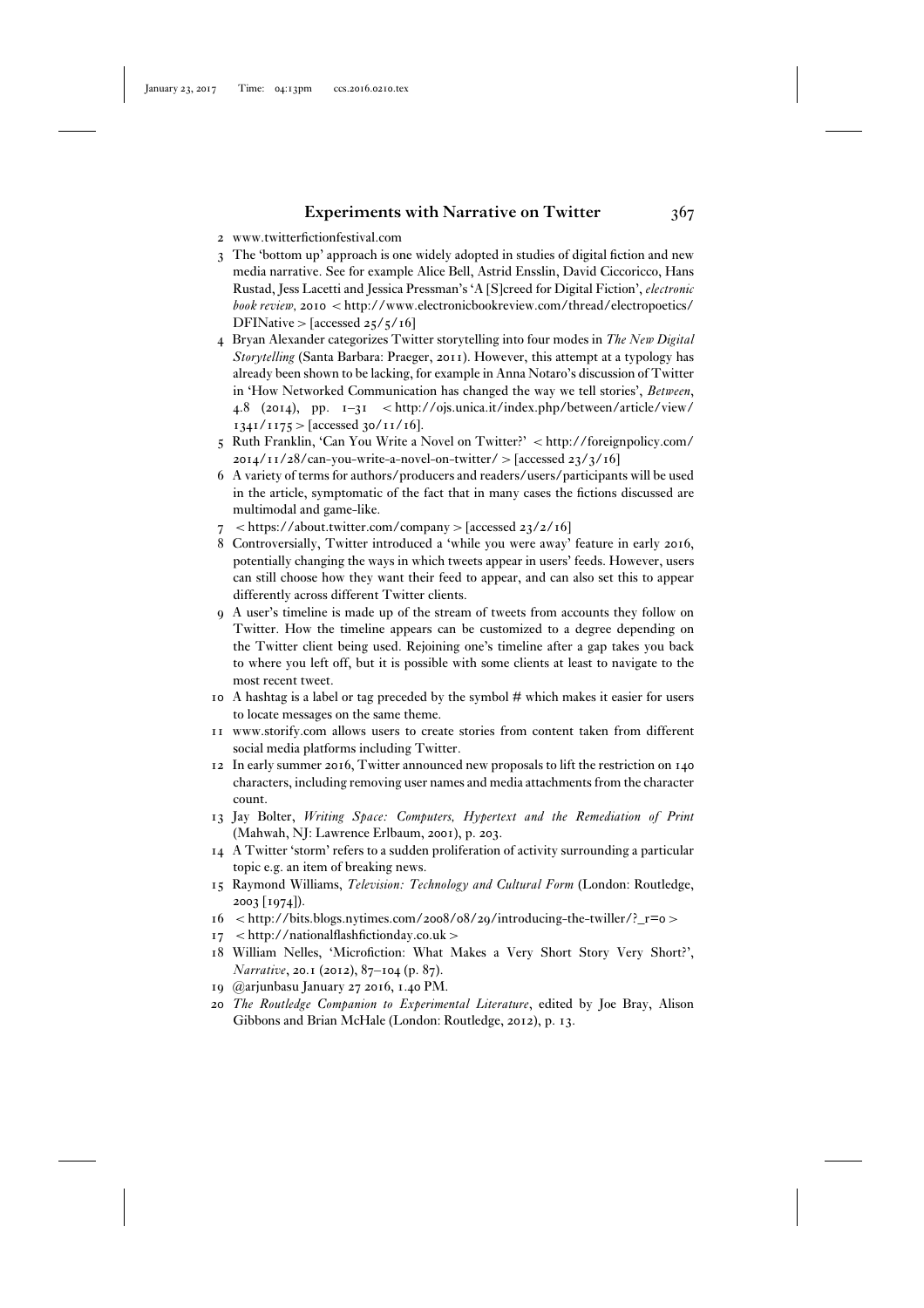- 21 Ian Crouch, 'The Great American Twitter Novel'. < http://www.newyorker.com/ books/page-turner/great-american-twitter-novel  $>$  [accessed 23/2/16]
- 22 Henry Jenkins, *Textual Poachers: Television Fans and Participatory Culture* (London: Routledge, 1992).
- 23 *A Companion to Media Authorship*, edited by Jonathan Gray and Derek Johnson (London: Wiley-Blackwell, 2013).
- 24 Matthew Kirschenbaum, 'What is an @uthor?' < https://lareviewofbooks.org/ essay/uthor  $>$  [accessed 23/2/16]
- 25 Joachim Vlieghe, Kelly Page and Kris Rutten, '"Twitter, the most brilliant tough love editor you'll ever have." Reading and Writing Socially during the Twitter Fiction Festival' *First Monday*, 21.4 (2016) < http://firstmonday.org/ojs/index. php/fm/article/view/6334/5326 > [accessed  $25/5/16$ ]
- 26 Henry Jenkins, *Transmedia Storytelling 101.* < http://henryjenkins.org/2007/03/ transmedia\_storytelling\_101.html > [accessed  $23/12/16$ ]
- 27 Marie-Laure Ryan, 'Multivariant Narratives', in *A Companion to Digital Humanities,* edited by Susan Schreibman, Ray Siemens and John Unsworth (London: Blackwell, 2004).
- 28 David Mitchell, 'I've been calling The Bone Clocks my midlife crisis novel', *The Guardian*, 30 August 2014. < http://www.theguardian.com/books/2014/aug/ 30/david-mitchell-interview-bone-clocks-midlife-crisis-novel > [accessed 24/2/16] 29 < http://chrisrodley.com/2015/10/10/magic-realism-bot/ >
- 30 Duncan Illingworth, 'Ulysses in Perpetuity'. < http://www.full-stop.net/2014/
- $11/19/b\log/\mathrm{dustin}\mbox{-}\mathrm{illingworth}/\mathrm{ulysses}\mbox{-}\mathrm{in}\mbox{-}\mathrm{perpetuity}/$   $>$  [accessed 23/2/16] 31 Vlieghe, 'Twitter, the most brilliant'.
- 32 Prem Panicker, *Bhimsen.* < https://prempanicker.wordpress.com/2009/10/05/ bhim-complete-and-unabridged/ > [accessed 23/2/16]

Panicker's 2009 tale was itself adapted from M.T. Vasudevan Nair's *Randamoozham* (Kerala: Current Books, 1984). For a more detailed analysis of @epicretold see Bronwen Thomas, '140 Characters in Search of a Story: Twitterfiction as an emerging narrative form,' in *Analysing Digital Fiction,* edited by Alice Bell, Astrid Ensslin and Hans Kristian Rustad (London: Routledge, 2014), 94–108.

- 33 Chindu Sreedharan, 'Author's Note', *Epic Retold* (Noida, India: Harper Collins, 2014), pp. 1–6.
- 34 Vlieghe, 'Twitter, the most brilliant'.
- 35 Jill Walker, 'Distributed Narrative: Telling Stories Across Networks.' Paper presented at AOIR 5.0, Brighton, UK. < http://jilltxt.net/txt/Walker-AoIR-3500words.pdf > [accessed  $23/2/16$ ]
- 36 Susan Kozel, 'Dancing with Twitter: Mobile Narratives Become Physical Scores', in *The Mobile Story: Narrative Practices with Locative Technologies,* edited by Jason Farman (London: Routledge, 2014), pp. 79–94.
- 37 Uri Margolin, 'Of What is Past, Is Passing, or to Come: Temporality, Aspectuality, Modality, and the Nature of Literary Narrative', in *Narratologies,* edited by David Herman (Columbus, OH: Ohio State University Press, 1999), pp. 142–166.
- 38 For discussion of Fiske's theories in relation to fan cultures and contemporary television see Jason Mittell, 'Transmedia Storytelling in Television 2.0'. < http://sites.middlebury.edu/mediacp/files/2009/06/Aaron\_Smith\_2009.pdf > [accessed  $23/2/16$ ]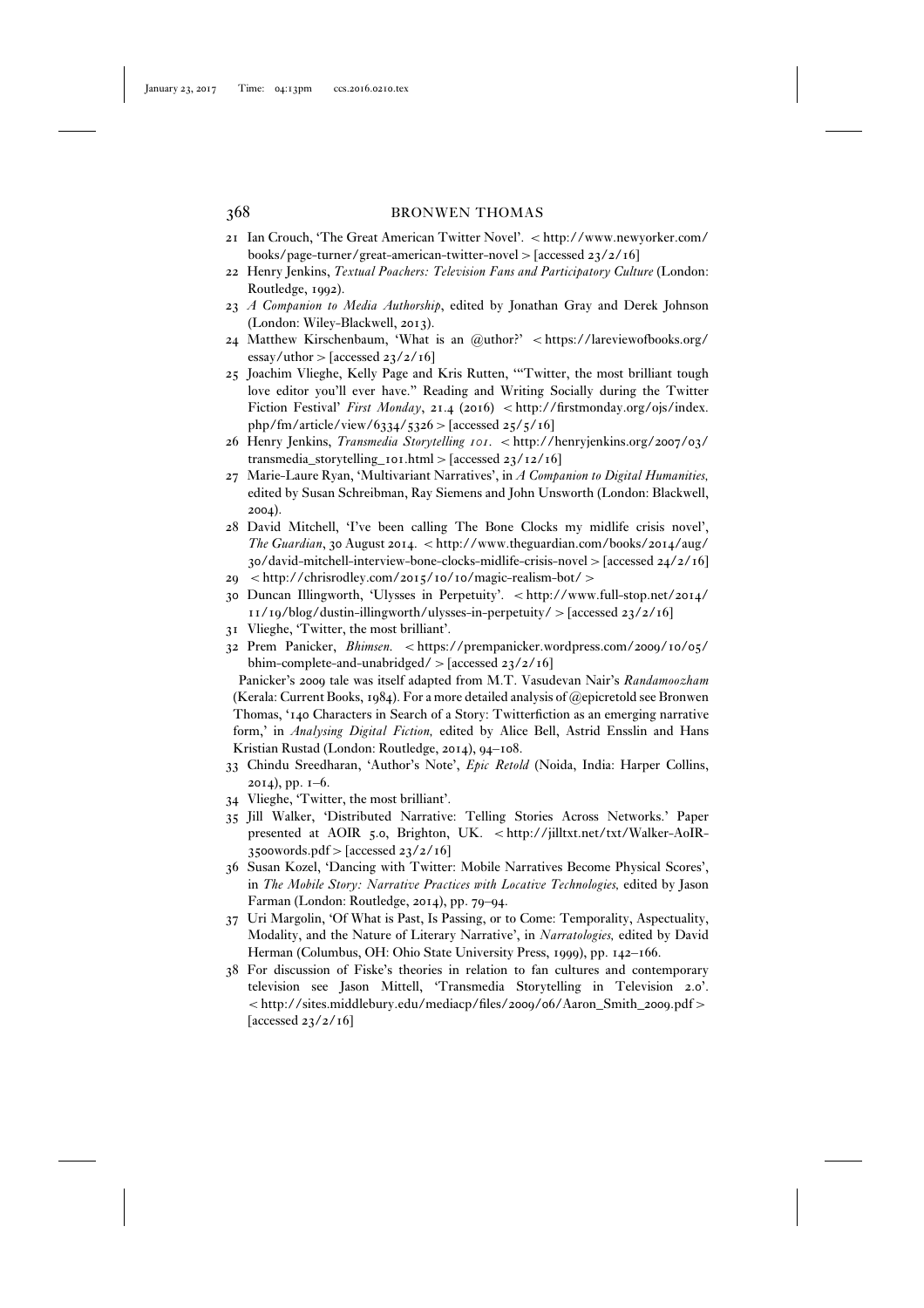For discussion of Fiske's concept in relation to social media, see Ruth Page, *Stories and Social Media* (London: Routledge, 2011) and Bronwen Thomas, '140 Characters'.

- 39 John Fiske, *Television Culture* (London: Routledge, 1987).
- 40 Gerard Goggin and Caroline Hamilton, 'Narrative Fiction and Mobile Media After the Text-Message Novel', in *The Mobile Story,* edited by Jason Farman (London: Routledge, 1987), pp. 223–237 (p. 231).
- 41 Crouch, 'The Great American Twitter Novel'.
- $42$  < http://www.tejucole.com/small-fates/ > [accessed  $23/2/16$ ]
- 43 < http://www.tejucole.com/small-fates/ >
- 44 Matt Pearce, 'Death by Twitter'. < http://thenewinquiry.com/essays/death-bytwitter/  $>$  [accessed 23/2/16]
- 45 < http://www.motherjones.com/media/2013/03/teju-cole-interview-twitterdrones-small-fates > [accessed 23/2/16]
- 46 < https://twitter.com/tejucole/timelines/437242785591078912?lang=en > [accessed  $23/2/16$ ]
- 47 < http://6thfloor.blogs.nytimes.com/2014/01/09/teju-cole-puts-story-telling-tothe-twitter-test/  $>$  [accessed 23/2/16]
- 48 Jenkins, 'Transmedia 101'.
- 49 Jeff Holmes, 'Twitter Storytelling as a New Literacy Practice', *Selected Papers of Internet Research,* 14.0 (2013).
- 50 The New Media Writing Prize hosted by Bournemouth University in the UK showcases writing that integrates a variety of platforms, formats and digital media. The People's Choice award is based on online voting.
- 51 In March 2015, BBC project *The Last Hours of Laura K*, described as 'an online murder mystery' provided followers with 'intimate' information about the title character via surveillance footage, Facebook, Instagram and Twitter profiles, so that they could compete to identify Laura's killer. < http://www. thelasthoursoflaurak.com > [accessed  $25/5/16$ ]
- 52 Damian Walter, 'Who Owns the Networked Future of Reading?', *The Guardian,* 23 August 2013. < https://www.theguardian.com/books/2013/aug/23/readingnetworked-future-readmill-app > [accessed 23/6/16]